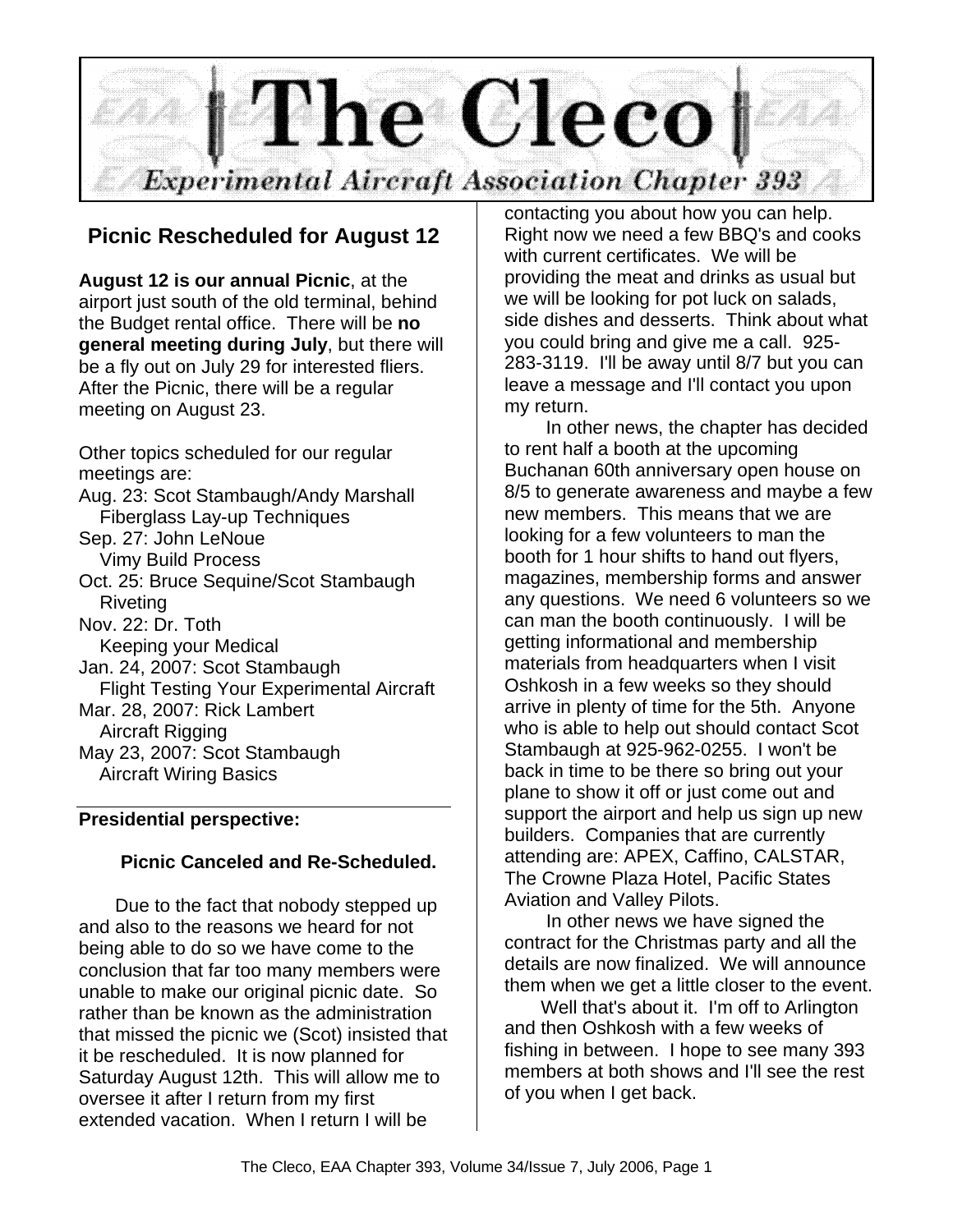#### **EAA 393 General Meeting** June 28, 2006

President Ken McKenzie welcomed members and guests.

Pat Peters introduced Doreen Stockdale from the Airport Managers office.

Doreen announced an **Open House at Buchanan Field** on August 5, from 10 AM to 3 PM at the Transient Ramp near the Crowne Plaza Hotel. Attractions include static displays of aircraft, helicopters, aircraft under construction, information booths, a kid zone, a dunk tank, and live on-site transmissions by radio station KKDV at 92.1 Mhz.

EAA Chapter 393 will be flying Young Eagles from the Pacific States Aviation FBO area.

Doreen asked if EAA Chapter 393 could provide some examples of amateur built aircraft, both finished and under construction. Simpler as well as complex examples are desired. Attendees could then see how these aircraft are built. The aircraft would be in a roped off area and the owner would not have to stay with the aircraft for the whole time. [Harry Heckman and Ernst Freitag can display their aircraft, and we will be looking for others.]

The FBOs will have some aircraft on display that they use for training. However, Doreen is still looking for a small twin aircraft (there are no examples of these yet), and she is hoping to get a jet on display from Apex.

Eight information booths are signed up for at \$140 each, including MDPA, PSA, Sterling, and others. Half booths are also available, and one is signed up for at \$70. The chapter decided to spend \$70 to get a half booth. We will be sharing a booth with the Valley Pilots Flying Club.

Pat Peters reported on **Golden West**. Overall the fly-in and airshow was relatively successful. There were over 1000 aircraft on the field at the peak. However, it was clear that the airshow at Beale the week preceding Golden West had a significant negative impact on attendance at Golden West.

Friday was a slow day for Young Eagles at Golden West, while Saturday brought a good walk in crowd.

Ken McKenzie reported that Golden West didn't make any money, but they didn't loose any either. The competition from the Beale air show was definitely a negative factor.

The picnic situation was discussed, resulting in rescheduling the picnic as stated in the Presidents Perspective.

**Our speaker was Ricky De Agrela**, who was introduced by Guy Jones. Ricky is now on a second odyssey to visit as many countries in the world as possible. He is doing this on a 250 cc motorcycle, and recently arrived in the Bay Area after riding up from South America.

Ricky's first odyssey, which was the subject of his presentation, was an ultralight flight around the world, visiting 5 of the 7 continents. He was a very determined person, overcoming obstacles that surely would have stopped most people.

Ricky said his goal was to draw the world's attention to South Africa's first 10 years of freedom from apartheid, and to encourage people to pursue their dreams. His trip also started almost exactly 100 years after the Wright Brothers flight. He also wanted to promote the Red Cross Children's Hospital. His travels are chronicled on his web site http://www.safreedomflight.com/ and he has also written a book about his trip that is coming out this month.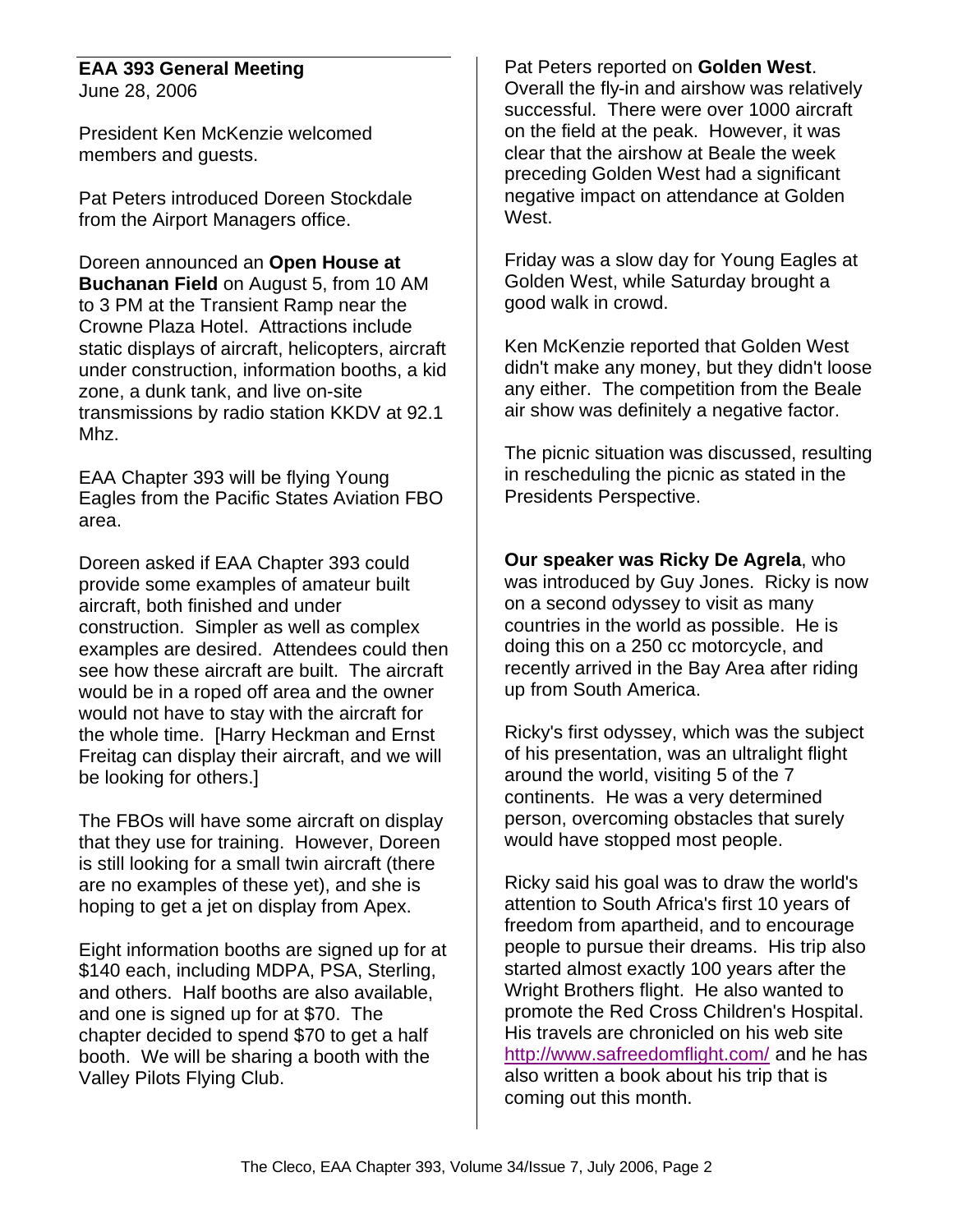Ricky traveled 40,000 miles in 11 months, traveling with his friend Alan Honeyborne until Alan was killed in an accident. They had previous ultralight experience flying all over Africa together. They got the idea to do the trip one night on a camping trip. They reviewed previous trips around the world and worked out their own route.

Alan built two microlight aircraft to meet their requirements. The "trikes" were exactly the same; they had white wings with space for sponsor's messages; they flew at 55 mph; and could climb to 14,000 feet at moderate weights. The maximum weight for the planes was 550 Kg! They could land in tiny spaces. For the instrument panel, they mounted a Garmin 195 for airports and frequencies, and the usual flight and engine instruments with fuel flow. They had a panel mounted radio and a transponder, as well as a hand held radio, which they used to talk between themselves.

The engines were Rotax 80 HP (1200 cc) engines, which could use fuel down to 82 Octane. During the course of the trip he put 680 hours on the engine.

Ricky did the planning and work to get the Visas and flight clearances. It took up to 9 months to get some of the approvals. He sold his house and home to finance the expedition (it was not enough!). He was hoping to get financing along the way. In all, it took 3 years to organize the trip.

At their departure, they looked confident, but they actually were not all that sure of themselves.

Within Africa, the animals were very inquisitive and it was very hard to get rid of them. They very often landed at major airports as they had to land at ports of entry for each new country. Over Ethiopia, they saw many terraced farms, despite the drought in that region. As they approached Yemen, Yemen cancelled their clearances and they were stuck for 8 days. Yemen

finally relented. All over Asia they found the bureaucracy horrible. In the Moslem countries, they found the citizens very hospitable, but it was very difficult to get answers because a "yes" answer would make the person responsible and a "no" answer would be impolite. So they would get no answer at all! In Asia, most countries have no GA at all. The pollution was also very bad; the visibility was often terrible. At times, they masqueraded as helicopters to take advantage of lower restrictions on helicopters.

They headed for Nepal where an aviation club could help them. At that airport, they flew tourists in ultralights. They took a weeks holiday there.

In the beginning they had almost nothing to do with the media, but later they found that if they were photographed and written about in the newspapers, then the bureaucrats treated them much better. They also found it advantageous to wear uniform-like shirts, with epaulets with strips on them, as if they had a military rank.

The expedition followed the weather patterns, so they had good weather most of the time. Over Indonesia and Australia they had thunderstorms, but the storms generally stayed over land, and they could often fly just offshore.

The flying was difficult because the local controllers generally had inadequate English language skills. The used a satellite phone to call Australia to get weather reports for Indonesia and south east Asia.

From Indonesia to Australia was a very long flight over water. They watched the weather and finally launched between two storms that were about two days apart. They reached Darwin, Australia after 8:45 over the ocean! They flew around Australia a bit, then headed back through Indonesia, the Vietnam and then China. In Hanoi, then stayed 10 days negotiating for clearance to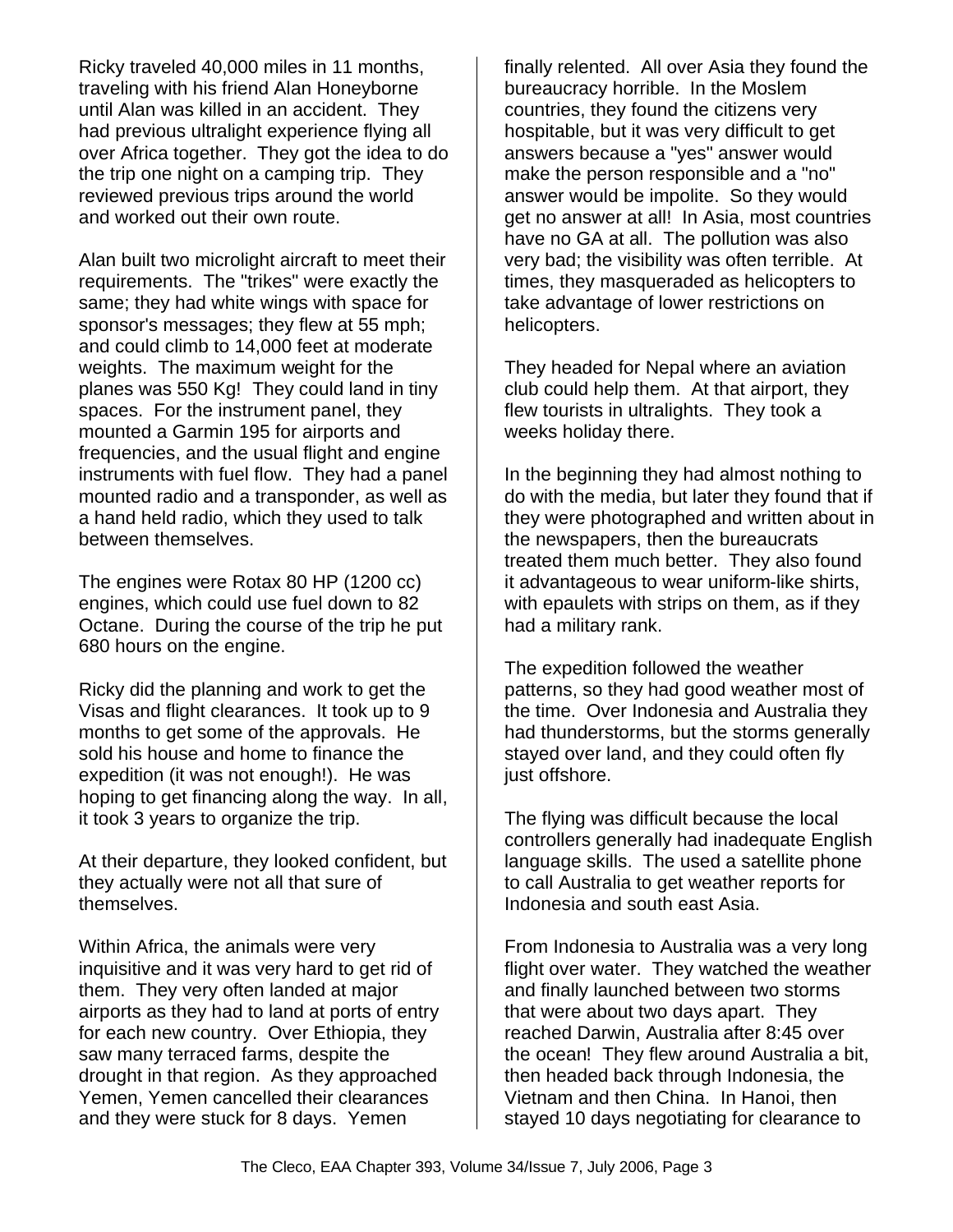fly into China. Finally, their Red Cross "connection" got them permission to enter China.

They had now been traveling for 6 months and gotten farther than they had hoped. Alan was writing daily updates to their web pages and they were getting an inspiring response to their web pages.

Then Alan lost his goggles as he was switching fuel tanks. They continued but the weather at their destination went bad and they were directed to their next stop. This took them into the clouds and while in IMC they hit extremely heavy rain. Alan was unable to see the instruments and lost control. Soon his wings came off and he knew he was lost. He was able to communicate with Ricky, but Ricky was unable to help. After Alan's death, Ricky was uncertain about continuing, but Alan's mother, who had come to China, urged him to continue, and the web messages did also. So he continued. But China would not let him fly in China any more, so he packed up the ultralight into a crate and shipped it to the Bay Area in the United States.

Then Martin Walker, another ultralight pilot from South Africa, wanted to join him for the rest of the trip. So Martin had his ultralight shipped to the Bay Area, and it was assembled in Scott Achelis' hangar at CCR.

The two departed CCR for Oshkosh. About this time, Ricky found that his flying was not what it should be, and gradually came to realize that he was still lacking focus on his flying after Alan's death. Ricky tried to focus on his flying procedures and gradually improved his awareness. In retrospect, he feels that he was pretty "out of it" for quite a while.

After Oshkosh, the two departed for Central America. When they reached Belize, they stayed over for a week. Ricky had met a friend in the Bay Area, and she came down to see him. Martin had met some women

vacationing in Belize from America. The day before they were scheduled to leave, Martin wanted to take the two women (one at a time) over to a nearby island. But the wind was strong and turbulent, and the plane was at gross weight with fuel, and Ricky asked him not to go. Thinking the matter was settled, Ricky was relaxing around the pool, when a messenger came to tell him that Martin had crashed. He rushed to the hospital and Martin died that day. His passenger was seriously injured, but she survived and was airlifted to Houston a few days later.

Ricky had different feelings about Martin's death than he had with Alan. He was angry with Martin. Still, he had to make the decision to continue. He packed up his ultralight and freighted it to London.

From London, he flew back down to South Africa. He was on his own, with no one to talk to, and so no checks and balances. In retrospect, he was pretty reckless on his flight back to South Africa. In the Sahara desert, he ran low on fuel and fatalistically continued, and landed with no fuel. He realized that he needed to get back in mental control. The war torn areas were very depressing. He got food poisoning. He struggled to regain his mental composure. He arrived in South Africa after 7 weeks, having lost 20 lbs.

He didn't hold back in writing his book. But his overall experience is that the world is a positive place, and his faith in humanity is restored.

### **Questions:**

What's his latest mission?

A: To visit as many countries as possible. He's done 77 out of about 190. He's glad he got to see Cuba while Fidel Castro was still there, as he expects it will change a lot after Castro is gone. While there, he saw lots of poor people, and also educated people without jobs.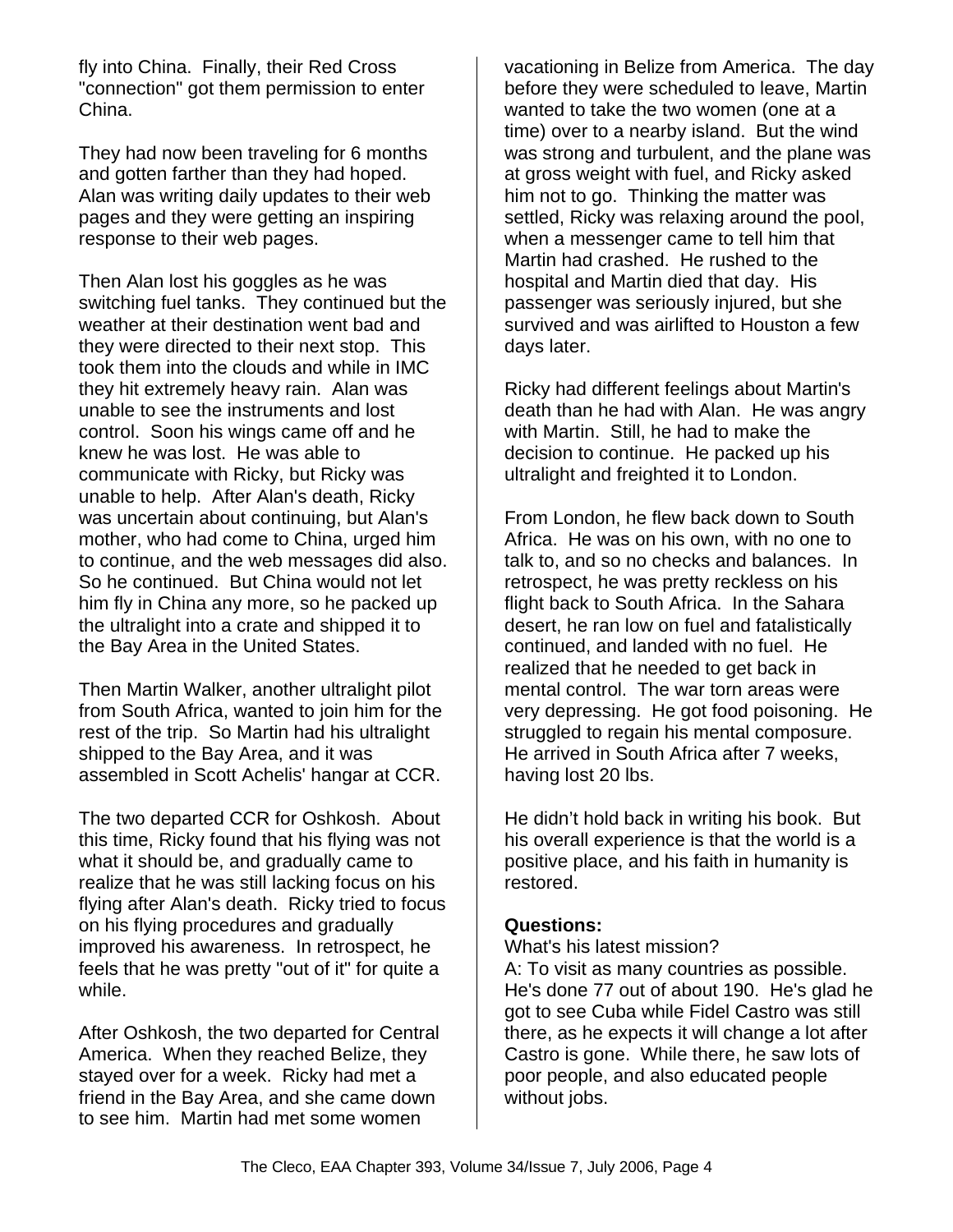Q: What business are you in? A: Construction and development; the business is going well. He's also doing motivational talks -- they're fun and lucrative.

#### **Dénouement**:

His travels have been a "life altering experience" -- lots of positive things have come out of it. Stacy is still in San Francisco. They never got any sponsors. In Australia, Dick Smith (five flights around the world) gave them a check in a sealed envelope -- "don't open it until you need it." That gave them a feeling that they had not reached "the end of their rope." From his web page he has made the acquaintance of many new friends and visited them along the way. "People are the same everywhere." "Go travel."

# **Young Eagles Flights**

June 17, 2006 Pacific States Aviation

We had a lower than usual turnout of children who wanted flights due to difficulties in getting media coverage.

As usual, we had the excellent support of the ground crew, and the use of the facilities at PSA. PSA is again sponsoring the Young Eagle flights with a donation of fuel for the Young Eagle flights -- **Thank You PSA!**



Parents watching their kids flights.



Richard Roberts returns from a trip in his Bonanza.



Duane Allen returns from a trip in his Cessna 182 RG.

### **EAA 393 Fly out to Half Moon Bay** June 17, 2006

The fly out took place after the Young Eagles flights. I did not get all the names, but we got Pat and Evangeline Peters, Tracy and Bridget Peters (Cherokee), Harvard Holmes and Nat Kinsley (Mooney), Richard Roberts and two passengers (Bonanza), and Duane Allen with two passengers (Cessna 182RG). We had a nice lunch on the patio under umbrellas at the Three-Zero Café.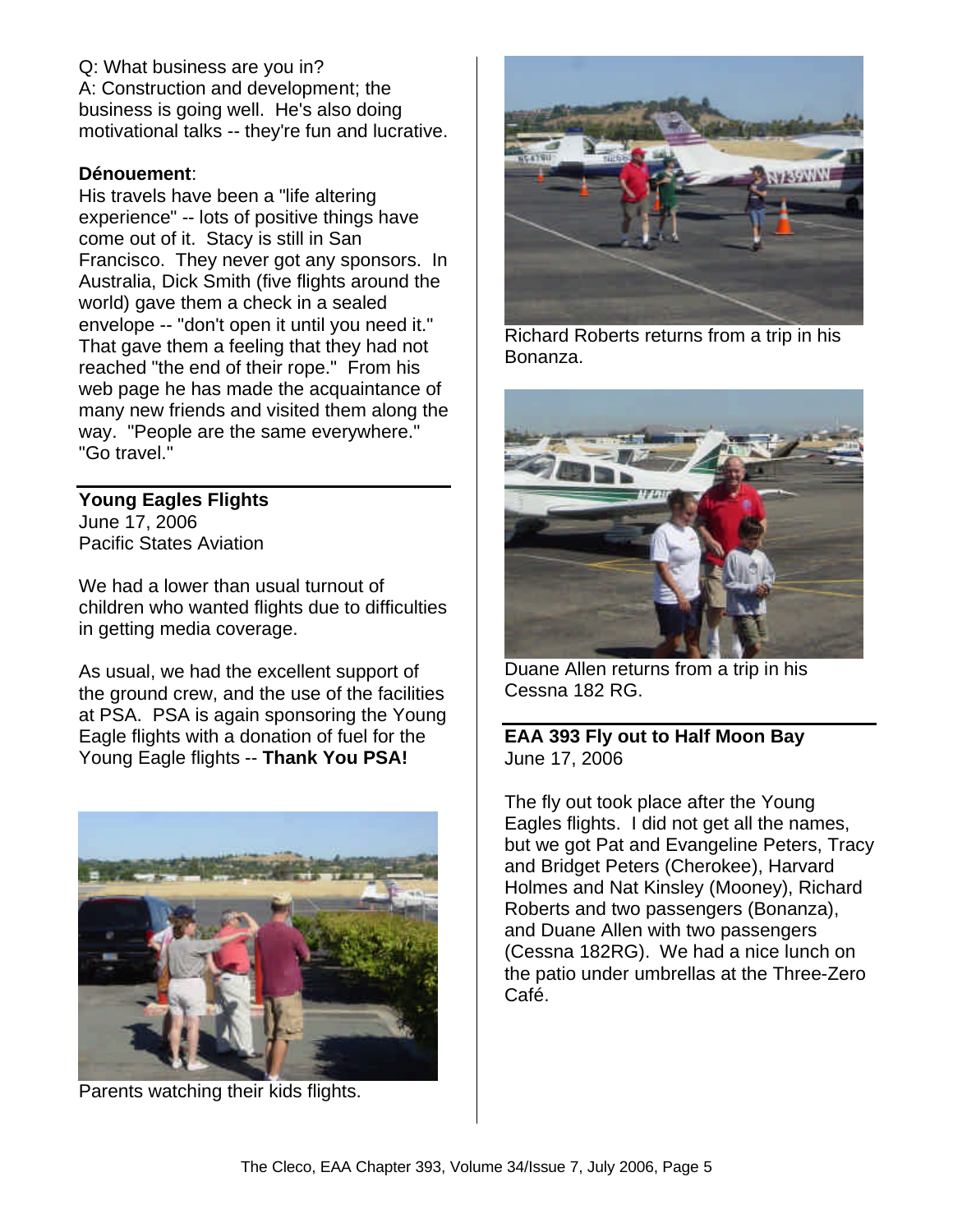

Bridget and Evangeline on the patio with an unknown (to me) admirer.



Pat Peters, one of Richard's passengers, and Richard Roberts.

**EAA 393 Fly out to Lampson (Clear Lake)** July 1, 2006

Five of us came in three airplanes.



Harvard Holmes and Nat Kingsley almost didn't make it; they departed OAK Special VFR as the fog cleared.



Bob Belshe brought Fred Egli in his Lancair 235/320.



Harry Heckman came in his Lancair 235.



The favorite food here is the Turkey Ortega sandwich, with three of us having it.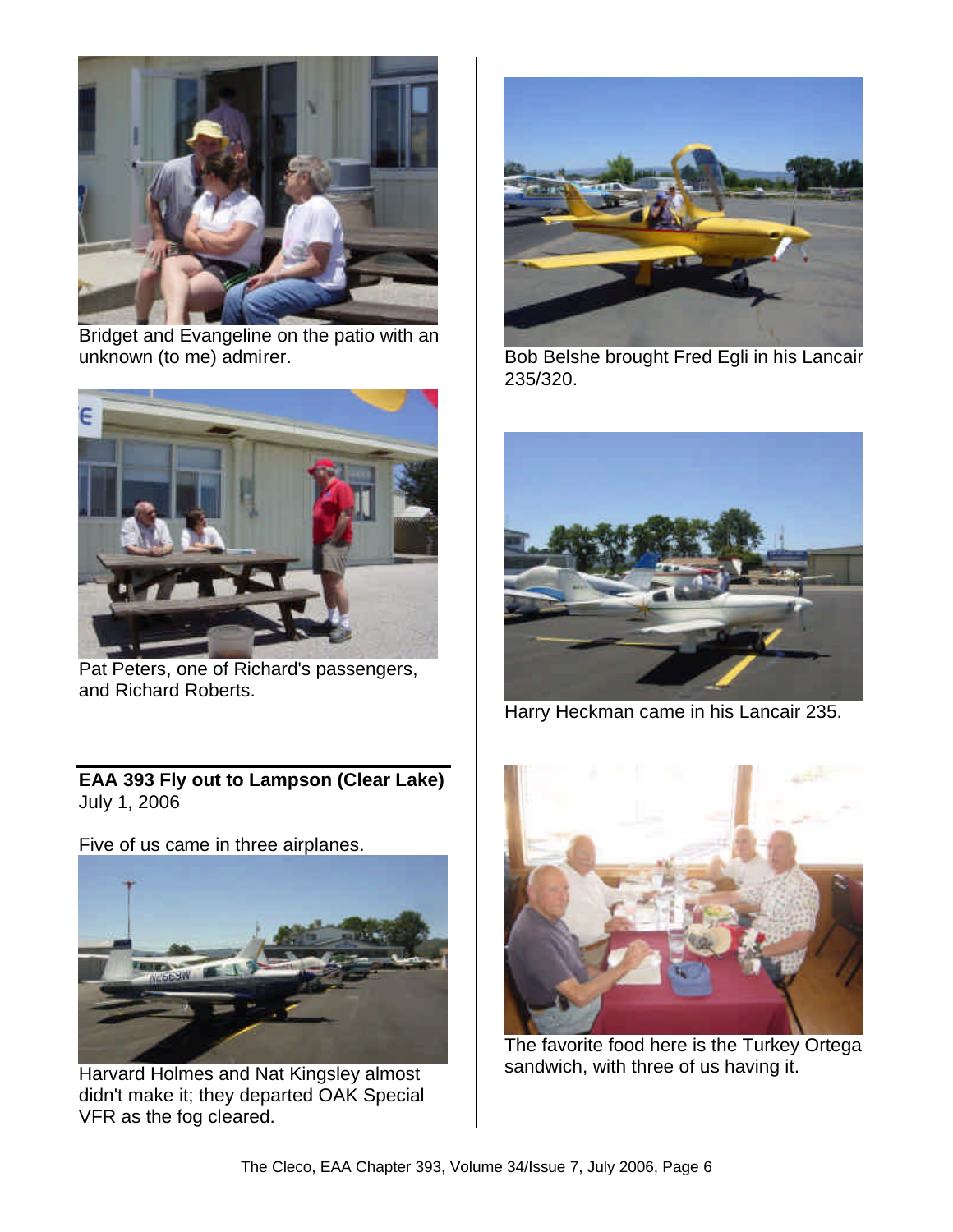After lunch we wandered around the "graveyard." It's sad to see these planes gradually turning back to the elements.



This Grumman(?) amphibian fuselage was one of three that we spotted.

**EAA 393 Board Meeting** June 29, 2006 Attending: Ken McKenzie, Scot Stambaugh, Harvard Holmes

Scot will coordinate the booth volunteers for the Aug 5 CCR open house. We brainstormed candidates. We'd like 6 people for 1 hour each.

Scot prompted us to resurrect the picnic for August 12. Ken will be back and will organize it. Meanwhile Harvard needs to confirm with Budget. A one page Cleco was proposed to notify folks of the new picnic date. [But it grew.] Scot volunteered to smoke up some tri-tips -- yummy! We'll see if that works out.

The schedule of speakers for our meetings was reviewed/changed. See list on page one.

**Treasurer's Report** as of June 29, 2006 Savings: \$ 2622.89 Checking: \$ 1533.69

## **The Radar Screen**

AirVenture (Oshkosh), July 24-30 http://www.airventure.org/

**Buchanan Field 60th Anniversary Open House**, Saturday, August 5, 2006, from 10 AM to 3 PM. In the transient parking area next to the Crowne Plaza Hotel. And **Young Eagles**.

Reno Air Races, September 13-17 http://www.airrace.org/

Buchanan Field (CCR) Master Plan Update, Thursday, September 28, 2006 at 7 p.m., Crown Plaza Hotel http://www.buchananfieldbyronairports.org/ccrMPupdates/ccrMasterPl anUpdates.htm

### **Others????**

**The Experimental Aircraft Association Chapter 393 of Concord, CA** P.O. Box 272725 Concord, CA 94527-2725

Web page: http://www.eaa393.org/ Email: nle@eaa393.org (with a copy to webmaster@eaa393.org please)

Officers for 2006-2007 President: Ken McKenzie pres@eaa393.org 925 283 3119 Vice President: Scot Stambaugh veep@eaa393.org 925 962 0255 Secty/Treas Louis Goodell secty@eaa393.org 925 682 4198 Newsletter Ed. Bob Rudolph (Acting Harvard Holmes) webmaster@eaa393.org 510 526 5347 Board Chairman Peter Degl'Innocenti cob@eaa393.org 925 756 6172 Tech. Counselor Rick Lambert tc@eaa393.org 925 689 3799 Young Eagles Pat Peters yec@eaa393.org 925 930 6447 Photographer **Tom Howard** photog@eaa393.org 925 933 6015 Membership Bob Belshe members@eaa393.org 925 376 7677 Webmaster Harvard Holmes webmaster@eaa393.org 510 526 5347